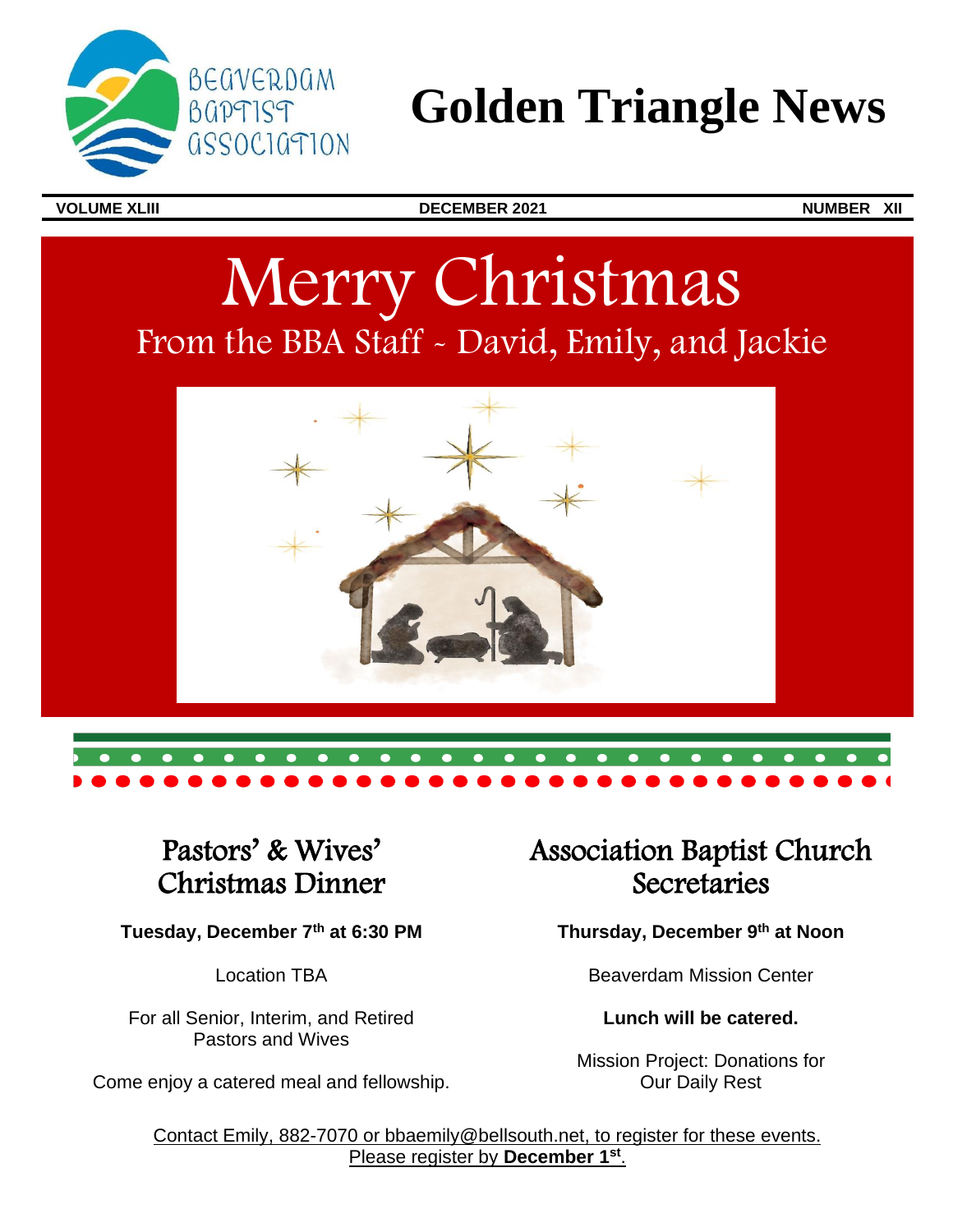#### From the DOM,

Merry Christmas from the Shirley household. Kathy and I hope that each of you are blessed with the most memorable Christmas ever! Without a doubt, one of my favorite times of the entire year is the Christmas season. What a joy it is to celebrate the birth of our Lord and Savior Jesus Christ. I pray that the churches of the Beaverdam Baptist Association are all blessed with a wonderful time of worship and celebration this Christmas.

As we conclude 2021 and turn our attention to 2022, I wanted to update you on a change that will be taking place regarding our agreement with Fortitude Counseling Center. Without a doubt, one of the most effective ministries offered by our association is the counseling ministry offered through the Fortitude Counseling Center. This ministry provides our churches with a licensed, professional, Christian counseling ministry. From the numbers above it's clear to see that the need is great.

While the Beaverdam Baptist Association has been able to provide this ministry for the past two years solely from our yearly budget, it has put a tremendous strain on our association's budget. In 2021, we budgeted \$16,000 for the counseling ministry and, as seen above, thus far we have already spent over \$36,000 in 2021 alone.

In an effort to be better stewards of God's money, as well as continue our agreement with Fortitude, Fortitude has recommended that starting in January 2022, we begin filing insurance claims on those receiving counseling services. In addition to providing Fortitude with a credit card to cover the \$25 cost of the counseling session, those referred will also need to provide their insurance information just like you do at your physician's office. Fortitude will then file each visit with the client's health insurance provider. Once payment has been received from the insurance provider, Fortitude will then bill the association for the remaining balance. Once insurance deductibles are met this should save the association thousands of dollars each year. As far as those receiving the

counseling, their cost will remain at \$25 per session.

We appreciate your understanding of this change in our agreement with Fortitude. Again, this change was recommended by Fortitude due to the increasing number of pastoral referrals as well as the financial strain that it was putting on the association's budget each week. Our association's Executive Committee feels like this change, along with our churches continued financial support of the association, will allow us to continue this wonderful ministry for many years to come.

**Fortitude Counseling Center**

| <b>Number of Pastor Referrals</b>    | 78       |
|--------------------------------------|----------|
| <b>Total Clients Seen</b>            | 51       |
| <b>Average Sessions Per Referral</b> |          |
| Total Number of Sessions (2020-2021) | 458      |
| Total Cost to BBA (2020-2021)        | \$45,800 |
| <b>Counseling Sessions (2021)</b>    | 362      |
| Total Cost 2021                      | \$36,200 |

*David* 

#### Holy Land Tour

October 18-27, 2022 Sponsored by Beaverdam Baptist Association This trip is open to anyone interested in going. Brochures are available at the Beaverdam Mission Center. We will be having an information meeting about the trip following the holidays. Call David at 864-882-7070 for additional information.

#### Pastors' & Wives' Christmas Dinner

Tuesday, December 7<sup>th</sup> at 6:30 PM **(Location To Be Announced)** All Senior Pastors, Retired Pastors & Interim Pastors and their spouses are invited to our Annual Pastors/Wives Christmas Dinner. We will enjoy a wonderful catered meal and an evening of great fellowship. Those planning to attend are asked to register by Wednesday, December 1st. To register call Emily at 864-882-7070.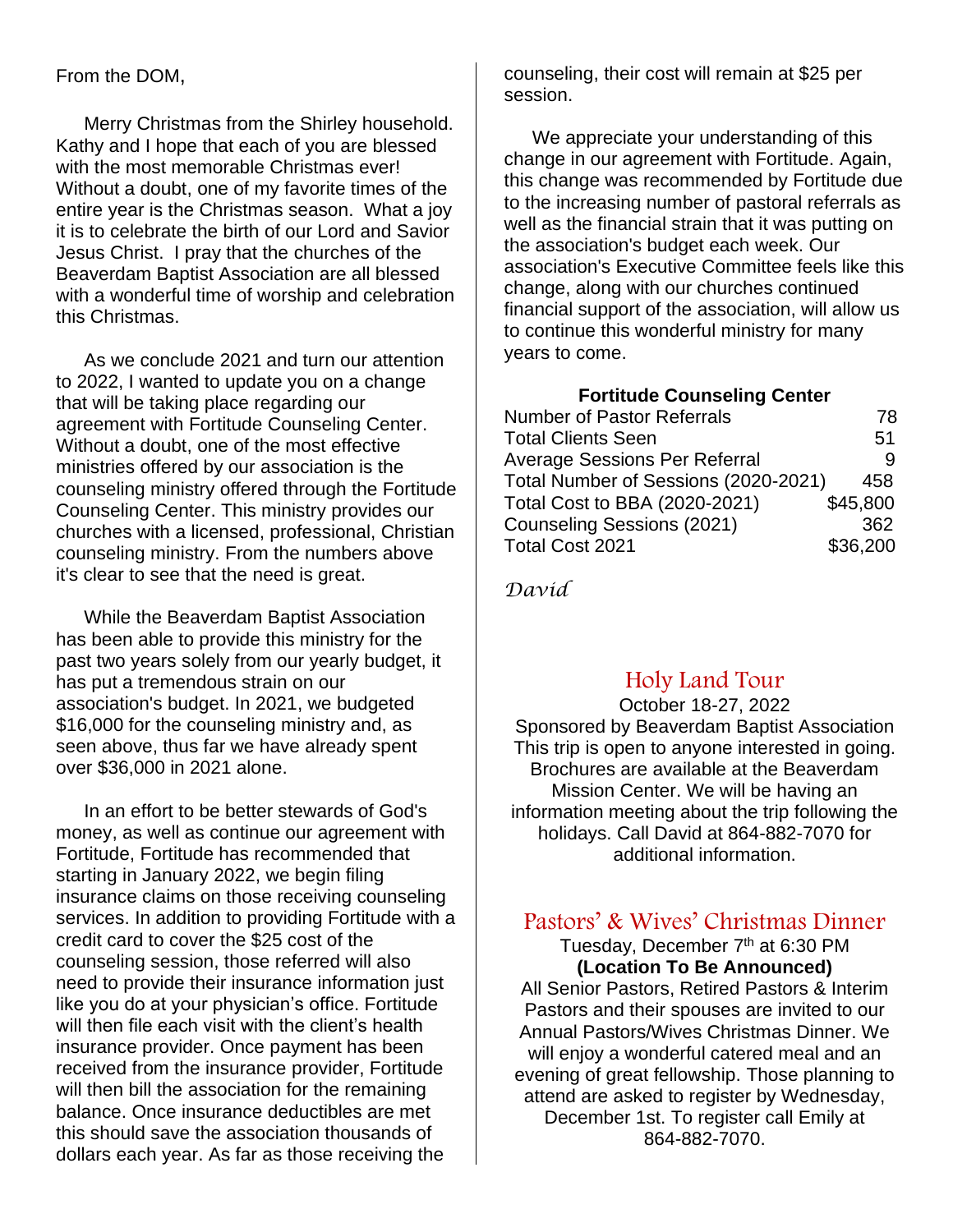### **Church Contributions**

|                                                | Oct 21             | Jan-Oct 21           |
|------------------------------------------------|--------------------|----------------------|
| Beaverdam                                      | 186.07             | 1,937.44             |
| <b>Belmont</b><br><b>Bethel</b>                | 0.00<br>360.00     | 0.00<br>2.492.20     |
| Bethlehem                                      | 0.00               | 0.00                 |
| Calvary                                        | 65.27              | 755.69               |
| Chauga                                         | 49.32              | 617.73               |
| Cheohee                                        | 200.00             | 2,000.00             |
| Clearmont                                      | 287.38             | 3,057.76             |
| <b>College Street</b>                          | 2,538.04           | 8,919.54             |
| Coneross<br>Corinth - Seneca                   | 100.00<br>0.00     | 775.00               |
| Corinth - Westminster                          | 0.00               | 1,350.00<br>1,500.00 |
| Cross Roads - Seneca                           | 146.00             | 1,144.20.20          |
| Cross Roads - Westminster                      | 100.00             | 1,000.00             |
| Damascus                                       | 0.00               | 100.00               |
| Davis Creek                                    | 0.00               | 0.00                 |
| Earle's Grove                                  | 1,154.14           | 11,551.82            |
| Ebenezer<br>Faith                              | 0.00<br>269.00     | 3,000.00<br>790.19   |
| <b>Fants Grove</b>                             | 0.00               | 1,192.20             |
| Golden Corner                                  | 0.00               | 4,500.00             |
| Heart Land                                     | 64.00              | 1,042.00             |
| Hepsibah                                       | 780.34             | 7,803.40             |
| <b>Holly Springs</b>                           | 461.02             | 4,826.52             |
| Hopewell                                       | 464.07             | 4,826.52             |
| Iglesia Bautista Bethel<br><b>Little River</b> | 0.00               | 0.00                 |
| Long Creek                                     | 0.00<br>167.00     | 0.00<br>1,670.00     |
| Lydia                                          | 0.00               | 4,098.66             |
| Maranatha                                      | 82.51              | 963.27               |
| Monte Vista                                    | 25.00              | 250.00               |
| Mountain Rest                                  | 686.13             | 7,078.42             |
| <b>Mountain View</b>                           | 100.00             | 1,000.00             |
| Mt. Freedom                                    | 0.00               | 2,225.00             |
| Mt. Pleasant<br>Mt. Tabor                      | 333.32<br>228.13   | 1,666.60<br>1,964.16 |
| New Hope                                       | 771.00             | 3,869.00             |
| Old Liberty                                    | 442.09             | 2,737.31             |
| Open Door                                      | 125.00             | 1,250.00             |
| <b>Pleasant Grove</b>                          | 0.00               | 614.61               |
| Pleasant Hill                                  | 100.00             | 1,000.00             |
| <b>Pleasant Ridge</b><br>Poplar Springs        | 500.00<br>609.22   | 5,000.00<br>5,767.38 |
| Puerta Abierta                                 | 0.00               | 0.00                 |
| <b>Reedy Fork</b>                              | 305.52             | 2,974.96             |
| Retreat                                        | 0.00               | 0.00                 |
| Return                                         | 860.91             | 8,712.05             |
| Rock Hill                                      | 0.00               | 0.00                 |
| Rocky Knoll<br>Salem                           | 400.49<br>0.00     | 4,226.32             |
| Scenic Heights                                 | 300.00             | 5,000.00<br>3,000.00 |
| Seneca                                         | 1,270.00           | 12,722.13            |
| Shiloh                                         | 0.00               | 0.00                 |
| Snow Creek                                     | 0.00               | 1,382.96             |
| Souls Harbor                                   | 145.00             | 1,450.00             |
| South Union                                    | 115.90             | 1,719.11             |
| Utica<br>Walhalla                              | 1,359.40<br>150.00 | 14,258.51<br>600.00  |
| Welcome                                        | 120.00             | 1,577.14             |
| <b>West Union</b>                              | 0.00               | 0.00                 |
| Westminster                                    | 500.00             | 5,000.00             |
| <b>Westminster First</b>                       | 125.00             | 1,250.00             |
| <b>Wolf Stake</b>                              | 0.00               | 696.00               |
| Total                                          | 17,046.27          | 170,500.28           |
| <b>Other Contributions</b>                     |                    |                      |
| Lifepoint                                      |                    | 3,000.00             |
| La Roca<br>The Well                            | 500.00             | 250.00<br>1,500.00   |
|                                                |                    |                      |
| <b>Total Income</b>                            | 17,546.27          | 175,250.28           |

### **Church News**

#### *Staff Changes:*

Rev. Randy Perry resigned as pastor of **Cross Roads** Baptist Church, Seneca, effective December 2021.

Rev. Shaun Watkins resigned as pastor of **Maranatha** Baptist Church.

#### *Staff Needs:*

**Bethel** Church in Westminster, SC is searching for a part-time administrative assistant. This position requires skills with technology, record keeping, and receptionist duties. Assistant is expected to work 20 hours a week. If you are interested, please contact the church office at 864-972-3473.

**Faith** Baptist Church is seeking a pianist. Please contact Bob Castro for more information: 864-723-4911.

**Return** Baptist Church, Seneca, is seeking to fill a part-time Children's Minister position. Anyone interested should contact Pastor Bobby Holcombe at (864) 246-8462.

**Seneca** Baptist Church is accepting resumes for the position of full time Associate Pastor to Youth and Discipleship. The Associate Pastor to Youth and Discipleship will help our church family declare the gospel, disciple the believer, and deploy our youth and young adults. He will build relationships with middle school, high school, youth parents, and youth leaders so that each group hears the gospel and can build a strong Scriptural foundation to stand upon. This position will have an emphasis on equipping parents as the main disciplers of their children. He will work closely with Senior Pastor to develop a discipleship process that helps our church family grow consistently as disciples and leaders, across different life stages, while building partnerships between church, home, and the community.

Email resumes to office@senecabaptist.org

https://www.senecabaptist.org/associ ate-pastor-to-youth-and-discipleship/

#### **First Baptist Church** in

**Westminster**, SC, is seeking a permanent part-time music minister. Anyone interested should contact the church office at 864-647-2688.



The association sends Christian sympathy to the family of Rev. John Carlyle McKnight, who passed away on October 27, 2021.

## 

#### **Tribble Center**

Currently 2nd & 3rd shift available. Experience helpful but not required. You will be trained to give support to people with developmental disabilities. Pay is \$12 or \$13 per hour. Excellent state fringe benefits package. 13 paid holidays. Liberal PTO. Great work environment.

Must have valid driver's license, social security card, high school diploma/GED and bring these with you to apply. Will be required to have a background check, physical, drug test and TB test. Tribble will pay for tests.

Apply in person at 116 South Cove Rd, Seneca. Contact Tommy Chewning at 885-6052 or tchewning@tribblecenter.com. Please let us know if you heard about us through the BBA newsletter.

#### ,,,,,,,,,,,,,,,,,,,,,,,,,,,,,,,,,,

#### Lottie Moon Week of Prayer and Christmas Offering

November 28- December 5